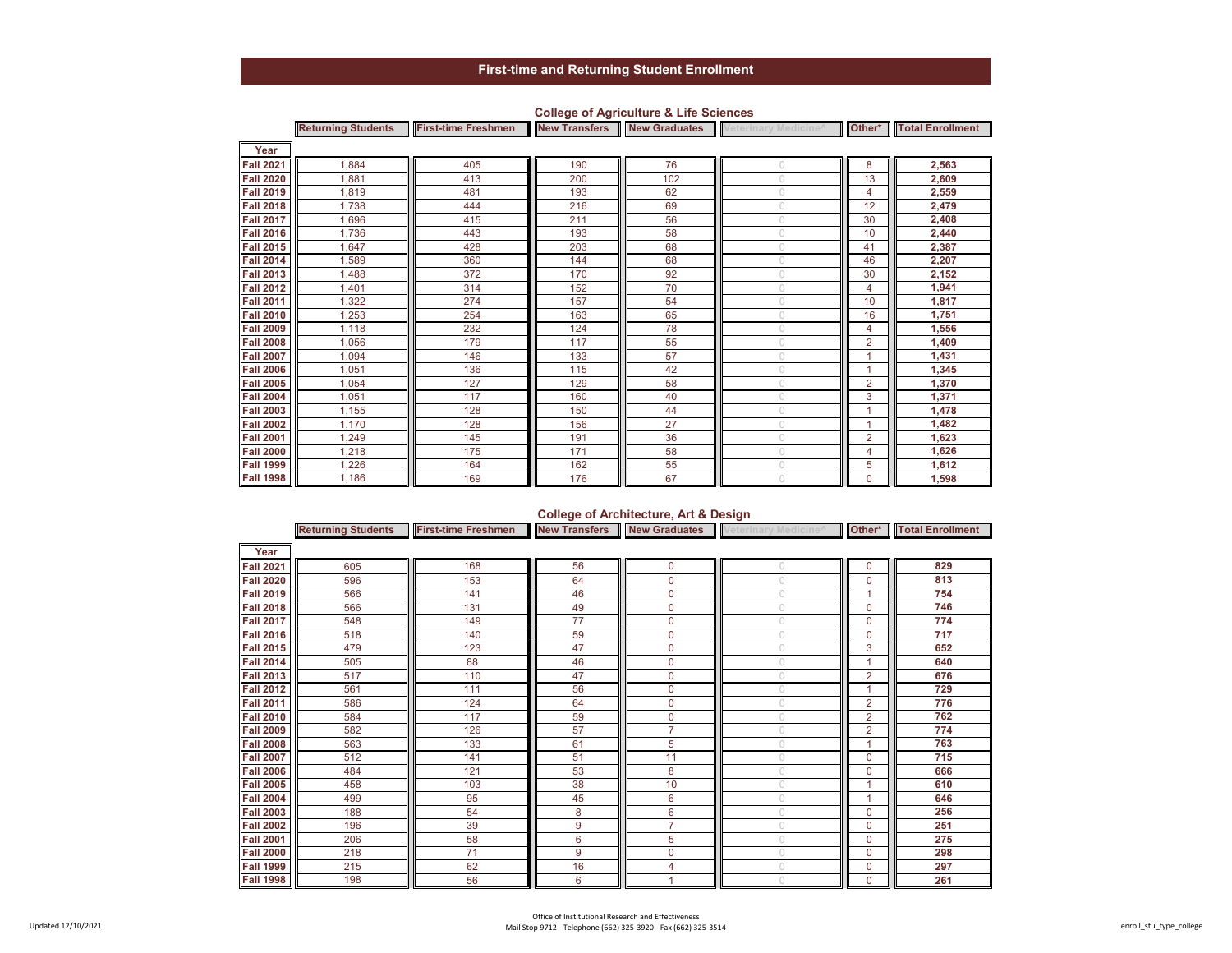|                  | <b>Returning Students</b> | <b>First-time Freshmen</b> |     | <b>New Transfers New Graduates</b> | Veterinary Medicine <sup>^</sup> |                | Other*   Total Enrollment |
|------------------|---------------------------|----------------------------|-----|------------------------------------|----------------------------------|----------------|---------------------------|
| Year             |                           |                            |     |                                    |                                  |                |                           |
| <b>Fall 2021</b> | 3,697                     | 755                        | 527 | 182                                | $\bigcap$                        |                | 5,162                     |
| <b>Fall 2020</b> | 3,871                     | 669                        | 502 | 160                                | $\cup$                           | 2              | 5,204                     |
| <b>Fall 2019</b> | 3,844                     | 728                        | 499 | 191                                | $\bigcap$                        | $\overline{7}$ | 5,269                     |
| <b>Fall 2018</b> | 3,816                     | 755                        | 536 | 190                                | $\bigcap$                        | 8              | 5,305                     |
| <b>Fall 2017</b> | 3,762                     | 736                        | 560 | 210                                | $\bigcap$                        | 10             | 5,278                     |
| <b>Fall 2016</b> | 3,711                     | 788                        | 475 | 195                                | $\cap$                           | $\overline{7}$ | 5,176                     |
| <b>Fall 2015</b> | 3,631                     | 781                        | 467 | 172                                | $\cup$                           | $\overline{7}$ | 5,058                     |
| <b>Fall 2014</b> | 3,706                     | 643                        | 428 | 185                                | $\bigcap$                        | 15             | 4,977                     |
| <b>Fall 2013</b> | 3,734                     | 724                        | 391 | 255                                | $\cap$                           | 11             | 5,115                     |
| <b>Fall 2012</b> | 3,827                     | 716                        | 409 | 290                                | $\cup$                           | 5              | 5,247                     |
| <b>Fall 2011</b> | 3,686                     | 774                        | 485 | 295                                | $\bigcap$                        |                | 5,241                     |
| <b>Fall 2010</b> | 3,420                     | 702                        | 482 | 289                                | $\cup$                           | 22             | 4,915                     |
| <b>Fall 2009</b> | 3,224                     | 587                        | 414 | 281                                | $\bigcap$                        | 27             | 4,533                     |
| <b>Fall 2008</b> | 2,960                     | 649                        | 371 | 297                                | $\bigcap$                        | 18             | 4,295                     |
| <b>Fall 2007</b> | 2,707                     | 580                        | 339 | 277                                | $\bigcap$                        | 13             | 3,916                     |
| <b>Fall 2006</b> | 2,630                     | 467                        | 382 | 249                                | $\cap$                           | 14             | 3,742                     |
| <b>Fall 2005</b> | 2,746                     | 499                        | 308 | 243                                | $\cup$                           | 12             | 3,808                     |
| <b>Fall 2004</b> | 2,688                     | 422                        | 325 | 304                                | $\cup$                           | 14             | 3,753                     |
| <b>Fall 2003</b> | 2,960                     | 415                        | 420 | 271                                | $\bigcap$                        | 23             | 4,089                     |
| <b>Fall 2002</b> | 2,901                     | 395                        | 413 | 230                                | $\bigcap$                        | 15             | 3,954                     |
| <b>Fall 2001</b> | 2,759                     | 429                        | 416 | 260                                | $\bigcap$                        | 11             | 3,875                     |
| <b>Fall 2000</b> | 2,529                     | 452                        | 431 | 150                                | $\bigcap$                        | $\overline{7}$ | 3,569                     |
| <b>Fall 1999</b> | 2,537                     | 447                        | 309 | 146                                | $\bigcap$                        | 12             | 3,451                     |
| <b>Fall 1998</b> | 3,092                     | 806                        | 427 | 142                                | $\cup$                           | 27             | 4.494                     |

### **College of Arts & Sciences**

### **School of Accountancy**

|                  | <b>Returning Students</b> | <b>First-time Freshmen</b> | <b>New Transfers</b> | <b>New Graduates</b> | Veterinary Medicine <sup>^</sup> |                | <b>Other*</b> Total Enrollment |
|------------------|---------------------------|----------------------------|----------------------|----------------------|----------------------------------|----------------|--------------------------------|
| Year             |                           |                            |                      |                      |                                  |                |                                |
| <b>Fall 2021</b> | 353                       | 61                         | 50                   | 18                   | $\bigcirc$                       | 0              | 482                            |
| <b>Fall 2020</b> | 413                       | 74                         | 61                   | 11                   | $\cup$                           | 0              | 559                            |
| <b>Fall 2019</b> | 394                       | 80                         | 45                   | 13                   | $\bigcirc$                       | 0              | 532                            |
| <b>Fall 2018</b> | 389                       | 88                         | 59                   | 20                   | $\cup$                           | 0              | 556                            |
| <b>Fall 2017</b> | 376                       | 52                         | 65                   | 22                   | $\cup$                           | 0              | 515                            |
| <b>Fall 2016</b> | 394                       | 73                         | 38                   | 17                   | $\bigcirc$                       | 0              | 522                            |
| <b>Fall 2015</b> | 364                       | 68                         | 48                   | 20                   | $\circ$                          | 0              | 500                            |
| <b>Fall 2014</b> | 357                       | 49                         | 51                   | 16                   | $\bigcirc$                       | 0              | 473                            |
| <b>Fall 2013</b> | 358                       | 68                         | 39                   | 13                   | $\cup$                           |                | 479                            |
| <b>Fall 2012</b> | 365                       | 50                         | 44                   | 13                   | $\cup$                           |                | 473                            |
| <b>Fall 2011</b> | 355                       | 49                         | 46                   | 17                   | $\cup$                           | 0              | 467                            |
| <b>Fall 2010</b> | 377                       | 44                         | 57                   | 17                   | $\circ$                          |                | 496                            |
| <b>Fall 2009</b> | 331                       | 51                         | 63                   | 14                   | $\bigcirc$                       | 0              | 459                            |
| <b>Fall 2008</b> | 279                       | 59                         | 53                   | 22                   |                                  |                | 414                            |
| <b>Fall 2007</b> | 275                       | 56                         | 42                   | 19                   | $\bigcirc$                       | 0              | 392                            |
| <b>Fall 2006</b> | 261                       | 43                         | 34                   | 23                   | $\cup$                           | 0              | 361                            |
| <b>Fall 2005</b> | 283                       | 49                         | 34                   | 12                   | $\cup$                           | 0              | 378                            |
| <b>Fall 2004</b> | 282                       | 37                         | 41                   | 22                   | $\cup$                           |                | 383                            |
| <b>Fall 2003</b> | 301                       | 51                         | 36                   | 10                   | $\bigcap$                        |                | 399                            |
| <b>Fall 2002</b> | 294                       | 39                         | 45                   | 17                   | $\bigcirc$                       | 4              | 399                            |
| <b>Fall 2001</b> | 266                       | 46                         | 42                   | 20                   | $\circ$                          | 0              | 374                            |
| <b>Fall 2000</b> | 259                       | 55                         | 36                   | 22                   | $\cup$                           | $\overline{2}$ | 374                            |
| <b>Fall 1999</b> | 300                       | 55                         | 44                   | 18                   | $\cup$                           |                | 418                            |
| <b>Fall 1998</b> | 323                       | 72                         | 44                   | 12                   |                                  | 0              | 451                            |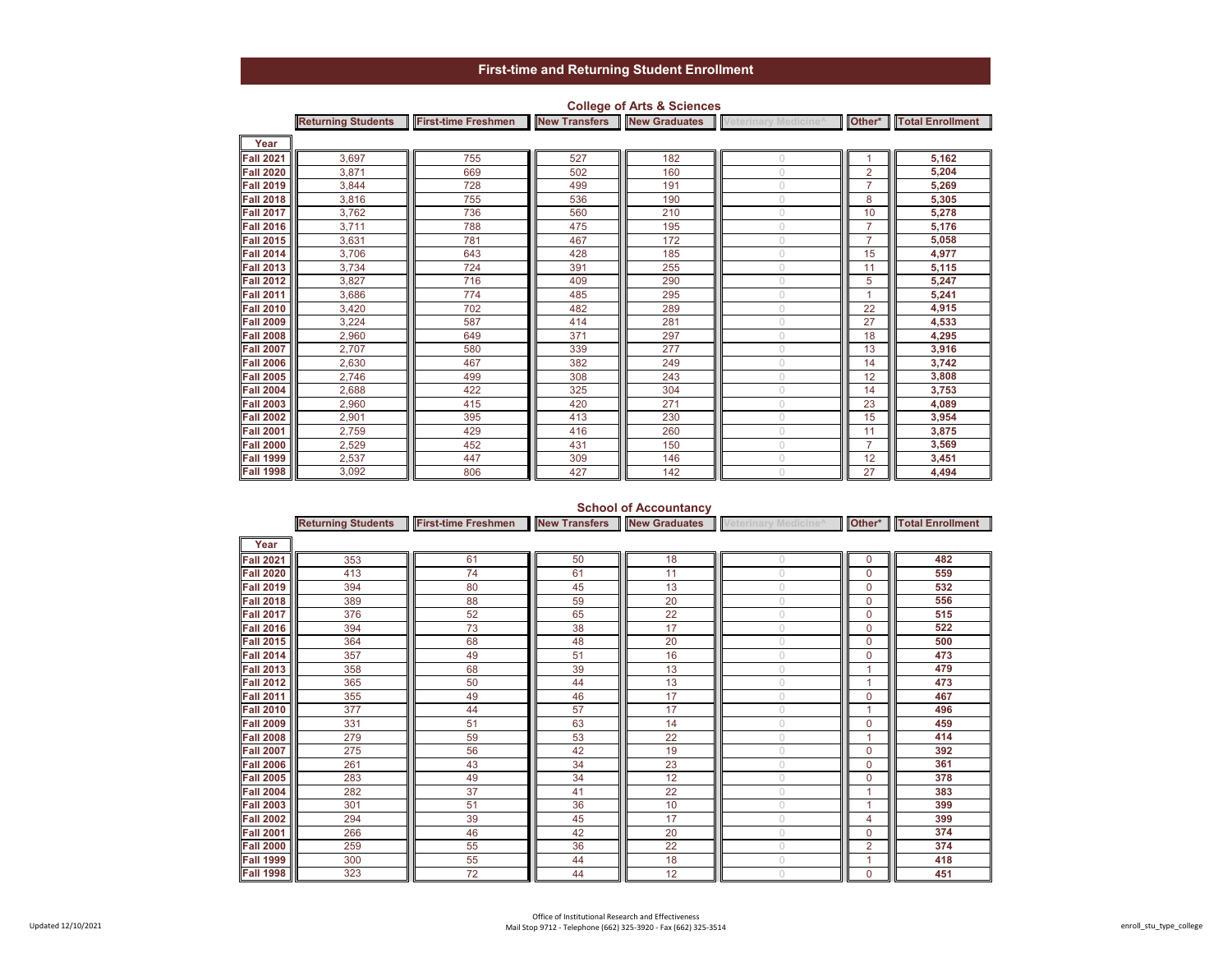|                      | <b>Returning Students</b> | <b>First-time Freshmen</b> | <b>New Transfers</b> | <b>New Graduates</b> | Veterinary Medicine <sup>^</sup> |                | Other*   Total Enrollment |
|----------------------|---------------------------|----------------------------|----------------------|----------------------|----------------------------------|----------------|---------------------------|
| Year                 |                           |                            |                      |                      |                                  |                |                           |
| <b>Fall 2021</b>     | 2,365                     | 399                        | 246                  | 128                  | $\bigcap$                        | 4              | 3,142                     |
| <b>Fall 2020</b>     | 2,124                     | 355                        | 260                  | 186                  | $\cup$                           |                | 2,926                     |
| <b>Fall 2019</b>     | 2,073                     | 360                        | 224                  | 37                   | $\bigcap$                        | 8              | 2,702                     |
| <b>Fall 2018</b>     | 1,855                     | 368                        | 236                  | 49                   | $\bigcap$                        | 3              | 2,511                     |
| <b>Fall 2017</b>     | 1.763                     | 330                        | 194                  | 48                   | $\bigcirc$                       | $\overline{2}$ | 2,337                     |
| <b>Fall 2016</b>     | 1.690                     | 342                        | 196                  | 39                   | $\bigcirc$                       | 5              | 2,272                     |
| <b>Fall 2015</b>     | 1,562                     | 276                        | 176                  | 67                   | $\cup$                           | 6              | 2,087                     |
| <b>Fall 2014</b>     | 1,507                     | 274                        | 167                  | 61                   | $\cup$                           | 5              | 2,014                     |
| <b>Fall 2013</b>     | 1,594                     | 260                        | 156                  | 61                   | $\bigcap$                        | 5              | 2,076                     |
| <b>Fall 2012</b>     | 1,672                     | 221                        | 172                  | 75                   | $\bigcirc$                       | 8              | 2,148                     |
| <b>Fall 2011</b>     | 1,698                     | 237                        | 202                  | 82                   | $\bigcap$                        | $\overline{2}$ | 2,221                     |
| <b>Fall 2010</b>     | 1,731                     | 208                        | 190                  | 86                   | $\cup$                           | 17             | 2,232                     |
| <b>Fall 2009</b>     | 1,781                     | 208                        | 170                  | 82                   | $\bigcirc$                       | 15             | 2,256                     |
| <b>Fall 2008</b>     | 1.764                     | 224                        | 210                  | 86                   | $\bigcap$                        | 15             | 2,299                     |
| <b>Fall 2007</b>     | 1,667                     | 236                        | 247                  | 76                   | $\bigcap$                        | 15             | 2,241                     |
| <b>Fall 2006</b>     | 1,682                     | 213                        | 229                  | 67                   | $\bigcap$                        | 11             | 2,202                     |
| <b>Fall 2005</b>     | 1.592                     | 209                        | 226                  | 80                   | $\cup$                           | 8              | 2,115                     |
| <b>Fall 2004</b>     | 1,619                     | 220                        | 266                  | 53                   | $\bigcirc$                       | 3              | 2,161                     |
| <b>Fall 2003</b>     | 1.741                     | 185                        | 224                  | 66                   | $\bigcap$                        | 5              | 2,221                     |
| <b>Fall 2002</b>     | 2,089                     | 181                        | 238                  | 58                   | $\bigcap$                        | 12             | 2,578                     |
| <b>Fall 2001</b>     | 2,187                     | 189                        | 316                  | 49                   | $\cup$                           | 5              | 2,746                     |
| <b>Fall 2000</b>     | 2,018                     | 267                        | 305                  | 49                   | $\cup$                           | 3              | 2,642                     |
| <b>Fall 1999</b>     | 1,837                     | 252                        | 253                  | 45                   | $\bigcirc$                       | 8              | 2,395                     |
| <b>Fall 1998 III</b> | 1,727                     | 239                        | 230                  | 37                   | $\bigcirc$                       | 5              | 2.238                     |

### **College of Business**

## **College of Education**

|                     | <b>Returning Students</b> | <b>First-time Freshmen</b> | <b>New Transfers</b> |     | New Graduates Veterinary Medicine <sup>^</sup> |                | Other*   Total Enrollment |
|---------------------|---------------------------|----------------------------|----------------------|-----|------------------------------------------------|----------------|---------------------------|
| Year                |                           |                            |                      |     |                                                |                |                           |
| <b>Fall 2021</b>    | 2,947                     | 319                        | 414                  | 207 |                                                | $\mathbf 0$    | 3,887                     |
| <b>Fall 2020</b>    | 2,840                     | 348                        | 423                  | 284 |                                                | 1              | 3,896                     |
| <b>Fall 2019</b>    | 2,541                     | 368                        | 411                  | 116 |                                                | $\overline{2}$ | 3,438                     |
| <b>Fall 2018</b>    | 2,480                     | 366                        | 461                  | 119 | $\bigcap$                                      | 4              | 3,430                     |
| <b>Fall 2017</b>    | 2,599                     | 321                        | 444                  | 136 | $\cup$                                         | $\overline{2}$ | 3,502                     |
| <b>Fall 2016</b>    | 2,659                     | 333                        | 382                  | 125 | $\cup$                                         | 3              | 3,502                     |
| <b>Fall 2015</b>    | 2,668                     | 360                        | 411                  | 114 | $\bigcirc$                                     | $\mathbf 0$    | 3,553                     |
| <b>Fall 2014</b>    | 2,809                     | 275                        | 350                  | 111 |                                                | 4              | 3,549                     |
| <b>Fall 2013</b>    | 2,931                     | 332                        | 347                  | 107 |                                                |                | 3,718                     |
| <b>Fall 2012</b>    | 3,027                     | 331                        | 392                  | 93  | $\cup$                                         | 1              | 3,844                     |
| <b>Fall 2011</b>    | 3,057                     | 247                        | 402                  | 110 | $\cup$                                         | $\mathbf 0$    | 3,816                     |
| <b>Fall 2010</b>    | 2,950                     | 268                        | 357                  | 99  | $\cup$                                         | $\overline{2}$ | 3,676                     |
| <b>Fall 2009</b>    | 2,788                     | 216                        | 396                  | 123 |                                                | $\overline{7}$ | 3,530                     |
| <b>Fall 2008</b>    | 2,771                     | 191                        | 377                  | 80  |                                                | 5              | 3,424                     |
| <b>Fall 2007</b>    | 2,730                     | 175                        | 383                  | 85  | $\cup$                                         | $\overline{2}$ | 3,375                     |
| <b>Fall 2006</b>    | 2,720                     | 126                        | 341                  | 103 | $\cup$                                         | $\overline{2}$ | 3,292                     |
| <b>Fall 2005</b>    | 2,722                     | 136                        | 343                  | 92  | $\bigcirc$                                     | $\overline{7}$ | 3,300                     |
| <b>Fall 2004</b>    | 2,555                     | 98                         | 381                  | 112 | $\cup$                                         | $\mathbf 0$    | 3,146                     |
| <b>Fall 2003</b>    | 2,365                     | 118                        | 301                  | 106 |                                                | $\overline{2}$ | 2,892                     |
| <b>Fall 2002</b>    | 2,329                     | 96                         | 338                  | 94  | $\cup$                                         | 3              | 2,860                     |
| <b>Fall 2001</b>    | 2,466                     | 90                         | 329                  | 88  | $\cup$                                         | 3              | 2,976                     |
| <b>Fall 2000</b>    | 2,386                     | 152                        | 335                  | 104 | $\bigcirc$                                     | 4              | 2,981                     |
| <b>Fall 1999</b>    | 2,315                     | 135                        | 299                  | 137 | $\cup$                                         | 4              | 2,890                     |
| <b>Fall 1998   </b> | 2,265                     | 105                        | 311                  | 94  |                                                | 3              | 2,778                     |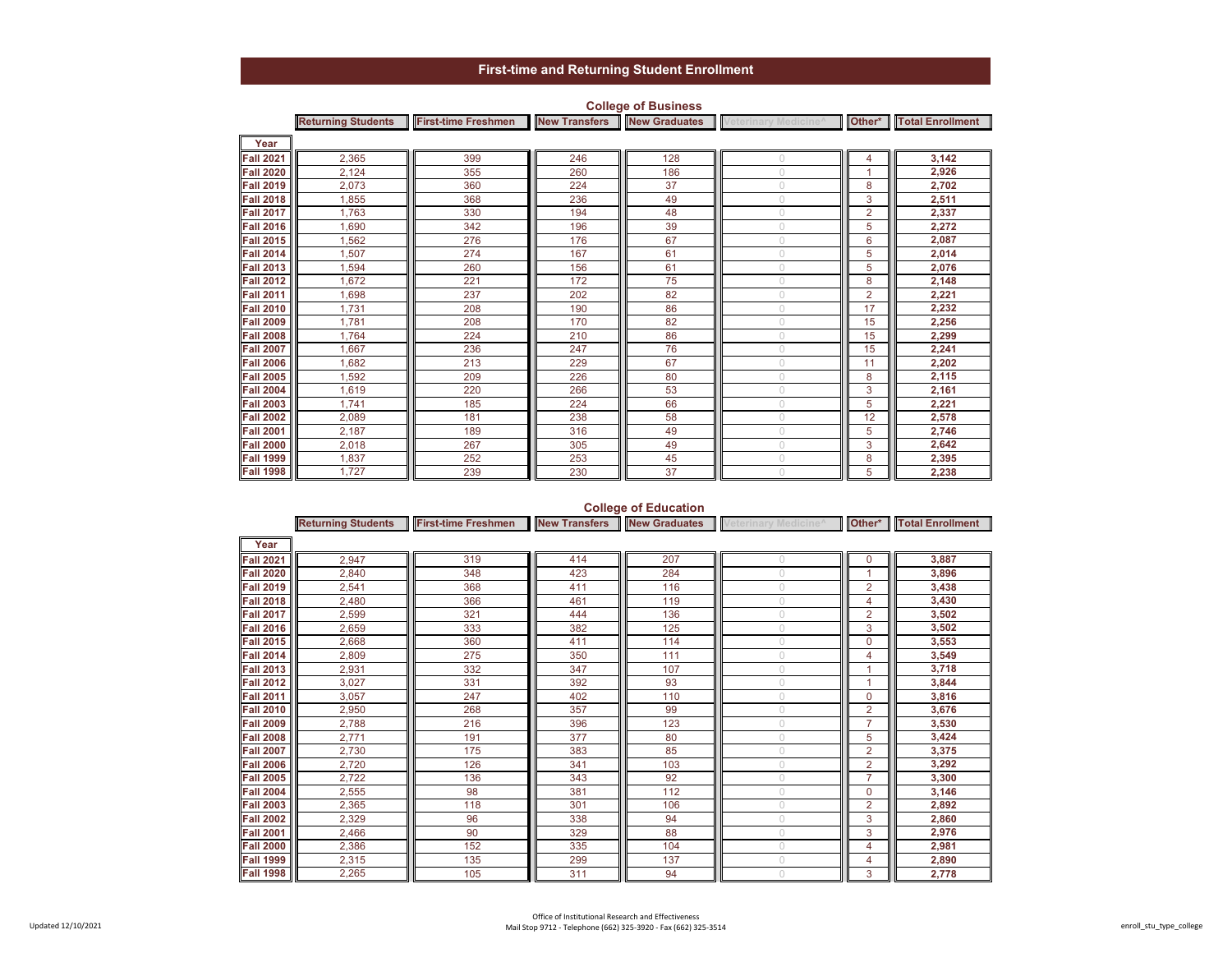|                  | <b>Returning Students</b> | <b>First-time Freshmen</b> |     | <b>New Transfers New Graduates</b> | Veterinary Medicine <sup>^</sup> |                | Other*   Total Enrollment |
|------------------|---------------------------|----------------------------|-----|------------------------------------|----------------------------------|----------------|---------------------------|
| Year             |                           |                            |     |                                    |                                  |                |                           |
| <b>Fall 2021</b> | 3,511                     | 844                        | 293 | 134                                | $\bigcap$                        | 5              | 4,787                     |
| <b>Fall 2020</b> | 3,669                     | 786                        | 318 | 110                                | $\cup$                           | $\overline{2}$ | 4,885                     |
| <b>Fall 2019</b> | 3,524                     | 921                        | 340 | 104                                | $\bigcap$                        | 11             | 4,900                     |
| <b>Fall 2018</b> | 3,356                     | 904                        | 346 | 107                                | $\bigcap$                        | 2              | 4,715                     |
| <b>Fall 2017</b> | 3,331                     | 831                        | 334 | 135                                | $\bigcap$                        | $\overline{7}$ | 4,638                     |
| <b>Fall 2016</b> | 3,075                     | 904                        | 322 | 132                                | $\bigcap$                        | 24             | 4,457                     |
| <b>Fall 2015</b> | 2,854                     | 801                        | 305 | 136                                | $\cup$                           | 9              | 4,105                     |
| <b>Fall 2014</b> | 2,673                     | 713                        | 273 | 108                                | $\bigcap$                        | 13             | 3,780                     |
| <b>Fall 2013</b> | 2,540                     | 670                        | 223 | 84                                 | $\bigcap$                        | 5              | 3,522                     |
| <b>Fall 2012</b> | 2,443                     | 591                        | 202 | 95                                 | $\bigcap$                        | 6              | 3,337                     |
| <b>Fall 2011</b> | 2,304                     | 567                        | 217 | 83                                 | $\bigcap$                        |                | 3,172                     |
| <b>Fall 2010</b> | 2,159                     | 519                        | 169 | 116                                | $\cup$                           | 20             | 2,983                     |
| <b>Fall 2009</b> | 2,059                     | 504                        | 165 | 96                                 | $\bigcap$                        | 11             | 2,835                     |
| <b>Fall 2008</b> | 1.928                     | 465                        | 168 | 80                                 | O.                               | 11             | 2,652                     |
| <b>Fall 2007</b> | 1.782                     | 494                        | 151 | 104                                | $\bigcap$                        | 6              | 2,537                     |
| <b>Fall 2006</b> | 1.703                     | 393                        | 148 | 96                                 | $\cap$                           | 3              | 2,343                     |
| <b>Fall 2005</b> | 1,688                     | 366                        | 165 | 76                                 | $\cup$                           | 10             | 2,305                     |
| <b>Fall 2004</b> | 1.759                     | 349                        | 161 | 75                                 | $\bigcap$                        | 9              | 2,353                     |
| <b>Fall 2003</b> | 1.940                     | 306                        | 156 | 97                                 | $\bigcap$                        | 5              | 2,504                     |
| <b>Fall 2002</b> | 1,915                     | 433                        | 189 | 88                                 | $\cap$                           | 10             | 2,635                     |
| <b>Fall 2001</b> | 2,009                     | 327                        | 195 | 125                                | $\bigcap$                        | 4              | 2,660                     |
| <b>Fall 2000</b> | 1,967                     | 410                        | 210 | 161                                | $\cup$                           |                | 2,749                     |
| <b>Fall 1999</b> | 1.893                     | 430                        | 203 | 140                                | $\bigcap$                        | 9              | 2,675                     |
| <b>Fall 1998</b> | 1.880                     | 396                        | 214 | 95                                 | $\cup$                           |                | 2.586                     |

### **College of Engineering**

## **College of Forest Resources**

|                  | <b>Returning Students</b> | <b>First-time Freshmen</b> | <b>New Transfers</b> |    | <b>New Graduates</b> Veterinary Medicine <sup>^</sup> |                | Other*   Total Enrollment |
|------------------|---------------------------|----------------------------|----------------------|----|-------------------------------------------------------|----------------|---------------------------|
| Year             |                           |                            |                      |    |                                                       |                |                           |
| <b>Fall 2021</b> | 427                       | 78                         | 43                   | 25 | $\bigcap$                                             | 0              | 573                       |
| <b>Fall 2020</b> | 468                       | 76                         | 38                   | 27 | $\bigcap$                                             | 0              | 609                       |
| <b>Fall 2019</b> | 454                       | 85                         | 54                   | 23 | $\bigcap$                                             | 3              | 619                       |
| <b>Fall 2018</b> | 411                       | 98                         | 68                   | 24 | $\bigcirc$                                            |                | 602                       |
| <b>Fall 2017</b> | 414                       | 87                         | 62                   | 20 | $\bigcirc$                                            |                | 584                       |
| <b>Fall 2016</b> | 399                       | 82                         | 66                   | 28 | $\bigcirc$                                            |                | 576                       |
| <b>Fall 2015</b> | 375                       | 71                         | 64                   | 21 | $\cup$                                                | 0              | 531                       |
| <b>Fall 2014</b> | 389                       | 70                         | 43                   | 25 | $\cup$                                                |                | 528                       |
| <b>Fall 2013</b> | 374                       | 68                         | 60                   | 26 | $\cup$                                                | $\overline{2}$ | 530                       |
| <b>Fall 2012</b> | 376                       | 67                         | 60                   | 22 | $\cup$                                                | $\mathbf 0$    | 525                       |
| <b>Fall 2011</b> | 353                       | 63                         | 38                   | 30 | $\bigcap$                                             | 2              | 486                       |
| <b>Fall 2010</b> | 338                       | 78                         | 53                   | 38 | $\bigcap$                                             | 0              | 507                       |
| <b>Fall 2009</b> | 311                       | 50                         | 36                   | 26 | $\bigcap$                                             |                | 424                       |
| <b>Fall 2008</b> | 296                       | 32                         | 28                   | 27 | $\bigcap$                                             | $\Omega$       | 383                       |
| <b>Fall 2007</b> | 266                       | 31                         | 21                   | 29 | $\bigcirc$                                            | $\overline{2}$ | 349                       |
| <b>Fall 2006</b> | 249                       | 29                         | 18                   | 15 | $\bigcirc$                                            | 1              | 312                       |
| <b>Fall 2005</b> | 269                       | 31                         | 27                   | 16 | $\cup$                                                | 4              | 347                       |
| <b>Fall 2004</b> | 294                       | 11                         | 37                   | 16 | $\circ$                                               | $\overline{2}$ | 360                       |
| <b>Fall 2003</b> | 315                       | 21                         | 37                   | 13 | $\bigcirc$                                            | $\mathbf 0$    | 386                       |
| <b>Fall 2002</b> | 314                       | 19                         | 53                   | 12 | $\circ$                                               | $\overline{2}$ | 400                       |
| <b>Fall 2001</b> | 346                       | 17                         | 51                   | 13 | $\bigcirc$                                            |                | 428                       |
| <b>Fall 2000</b> | 356                       | 22                         | 48                   | 19 | $\bigcap$                                             | $\overline{2}$ | 447                       |
| <b>Fall 1999</b> | 367                       | 23                         | 37                   | 22 | $\circ$                                               |                | 450                       |
| <b>Fall 1998</b> | 397                       | 27                         | 62                   | 12 | $\bigcirc$                                            | $\mathbf 0$    | 498                       |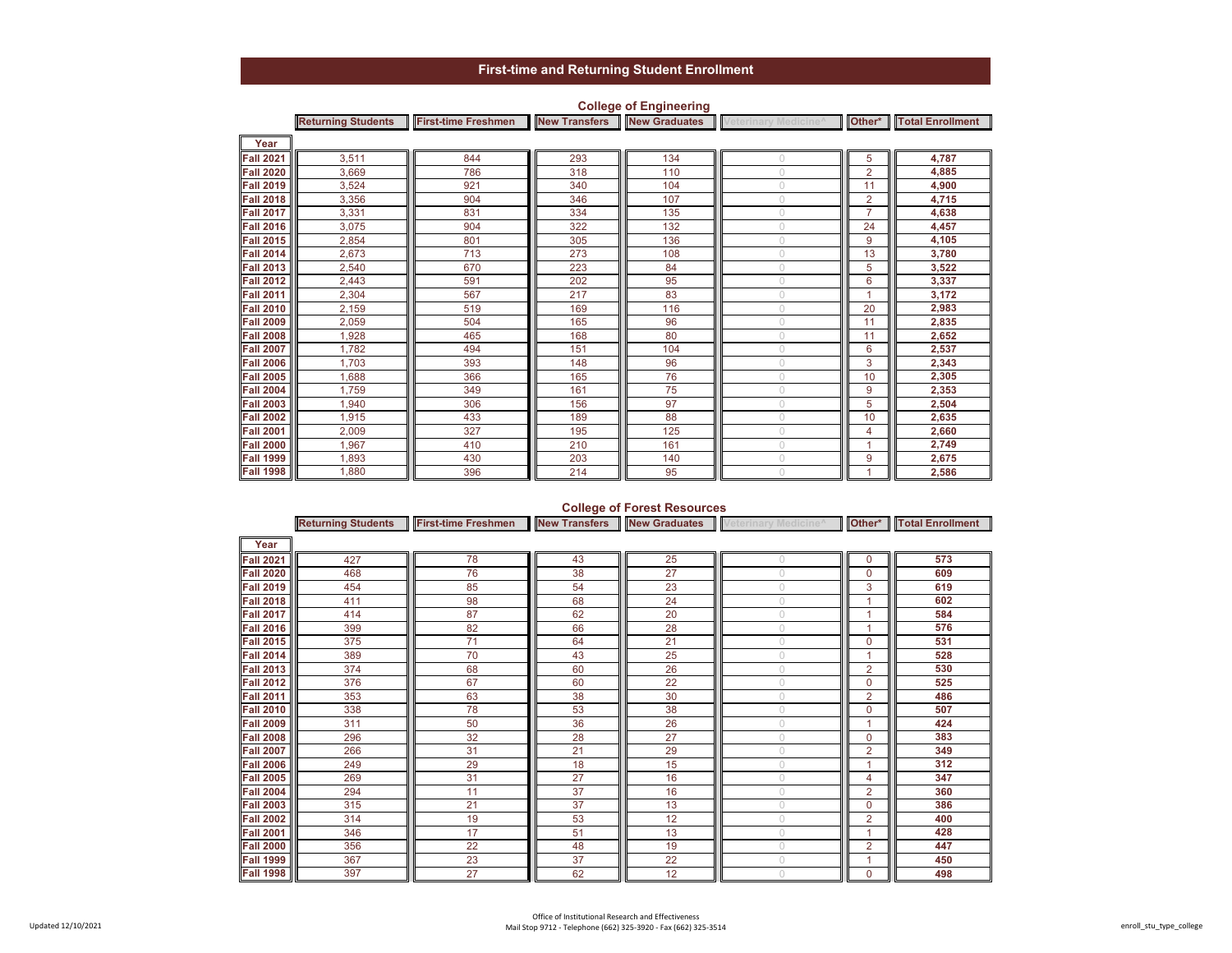|                  | <b>Returning Students</b> | <b>First-time Freshmen</b> | <b>New Transfers</b> | <b>New Graduates</b> | Veterinary Medicine <sup>^</sup> | <b>Other</b> | <b>Total Enrollment</b> |
|------------------|---------------------------|----------------------------|----------------------|----------------------|----------------------------------|--------------|-------------------------|
| Year             |                           |                            |                      |                      |                                  |              |                         |
| <b>Fall 2021</b> | 498                       | 0                          | 4                    | 10                   | 0                                |              | 512                     |
| <b>Fall 2020</b> | 489                       | 0                          | 3                    | 6                    | 0                                | $\cup$       | 498                     |
| <b>Fall 2019</b> | 481                       | 0                          | 3                    | 5                    | 0                                | 0            | 489                     |
| <b>Fall 2018</b> | 478                       | 0                          | $\mathbf 0$          | 6                    | 0                                | $\cup$       | 484                     |
| <b>Fall 2017</b> | 506                       | 46                         | 18                   | 3                    |                                  | $\cup$       | 574                     |
| <b>Fall 2016</b> | 486                       | 37                         | 14                   | 5                    | $\mathbf 0$                      | $\cup$       | 542                     |
| <b>Fall 2015</b> | 458                       | 25                         | 9                    | 4                    | 0                                | 0            | 496                     |
| <b>Fall 2014</b> | 422                       | 24                         | 12                   | $\overline{7}$       | 3                                | $\bigcap$    | 468                     |
| <b>Fall 2013</b> | 416                       | 4                          | 5                    | 3                    | 3                                | $\cup$       | 431                     |
| <b>Fall 2012</b> | 452                       | 0                          | $\overline{2}$       | 3                    | $\mathbf{0}$                     | $\circ$      | 457                     |
| <b>Fall 2011</b> | 432                       | 0                          | 5                    | 4                    | $\Omega$                         | $\cup$       | 441                     |
| <b>Fall 2010</b> | 396                       | $\overline{0}$             |                      | 6                    | $\Omega$                         |              | 403                     |
| <b>Fall 2009</b> | 289                       | $\mathbf 0$                | $\mathbf{0}$         | 6                    | 81                               | $\cup$       | 376                     |
| <b>Fall 2008</b> | 260                       | 0                          | $\mathbf{0}$         | 13                   | 80                               | $\cup$       | 353                     |
| <b>Fall 2007</b> | 248                       | $\overline{0}$             | $\mathbf{0}$         | $\overline{7}$       | 76                               | $\circ$      | 331                     |
| <b>Fall 2006</b> | 244                       | 0                          | $\mathbf 0$          | 5                    | 73                               | $\cup$       | 322                     |
| <b>Fall 2005</b> | 230                       | 0                          | 0                    | 6                    | 71                               | $\cap$       | 307                     |
| <b>Fall 2004</b> | 198                       | 0                          | $\mathbf 0$          | 10                   | 69                               | $\cup$       | 277                     |
| <b>Fall 2003</b> | 190                       | 0                          | $\mathbf{0}$         | 5                    | 59                               | $\cup$       | 254                     |
| <b>Fall 2002</b> | 231                       | 0                          | $\mathbf 0$          | $\overline{7}$       | 1                                | $\cup$       | 239                     |
| <b>Fall 2001</b> | 218                       | $\mathbf 0$                | 13                   | 5                    | $\mathbf 0$                      | $\cup$       | 236                     |
| <b>Fall 2000</b> | 214                       | $\mathbf 0$                | 12                   | 3                    | 4                                |              | 230                     |
| <b>Fall 1999</b> | 219                       | $\overline{0}$             | 14                   | 3                    | $\mathbf{0}$                     | $\cup$       | 236                     |
| <b>Fall 1998</b> | 215                       | 0                          | 5                    |                      | $\mathbf 0$                      |              | 221                     |

### **College of Veterinary Medicine**

*^ First-time CVM students are typically registered in the summer term*

#### **Special Non-Degree**

|                  | <b>Returning Students</b> | <b>First-time Freshmen</b> | <b>New Transfers</b> | <b>New Graduates</b> | Veterinary Medicine^ |                | <b>Other*</b> Total Enrollment |
|------------------|---------------------------|----------------------------|----------------------|----------------------|----------------------|----------------|--------------------------------|
| Year             |                           |                            |                      |                      |                      |                |                                |
| <b>Fall 2021</b> | 16                        | $\cup$                     | $\bigcap$            | $\Omega$             | Ω                    | 14             | 30                             |
| <b>Fall 2020</b> | 11                        | $\cup$                     | $\bigcap$            | $\bigcap$            | O                    | 17             | 28                             |
| <b>Fall 2019</b> | 15                        | $\cup$                     | $\bigcirc$           | $\bigcirc$           | $\bigcap$            | $\overline{7}$ | 22                             |
| <b>Fall 2018</b> | 10                        | 0                          | $\bigcap$            | $\Omega$             | $\cup$               | 16             | 26                             |
| <b>Fall 2017</b> | 20                        | $\cup$                     | $\bigcap$            | $\Omega$             | $\bigcap$            | 12             | 32                             |
| <b>Fall 2016</b> | 20                        | $\cup$                     | $\bigcap$            | $\Omega$             | $\bigcap$            | 18             | 38                             |
| <b>Fall 2015</b> | $\mathbf 0$               | 0                          | $\cup$               |                      | $\cup$               | 37             | 37                             |
| <b>Fall 2014</b> | 0                         | $\cup$                     | $\cup$               | $\bigcirc$           | $\cup$               | 40             | 40                             |
| <b>Fall 2013</b> |                           | 0                          | $\cup$               | $\bigcap$            | O                    | 43             | 44                             |
| <b>Fall 2012</b> | $\overline{2}$            | $\cup$                     | $\cup$               | $\cup$               | O                    | 60             | 62                             |
| <b>Fall 2011</b> | $\overline{7}$            | 0                          | $\cup$               | $\Omega$             | $\cup$               | 53             | 60                             |
| <b>Fall 2010</b> | 8                         | 0                          | $\circ$              | $\circ$              | $\circ$              | 53             | 61                             |
| <b>Fall 2009</b> | 95                        | $\cup$                     | $\bigcirc$           | $\Omega$             | $\bigcap$            | 4              | 99                             |
| <b>Fall 2008</b> | 0                         |                            | $\bigcap$            |                      | Ω                    | 83             | 83                             |
| <b>Fall 2007</b> | 0                         | $\bigcap$                  | $\bigcap$            | $\Omega$             | $\cap$               | 67             | 67                             |
| <b>Fall 2006</b> | 0                         | 0                          | $\cup$               | $\bigcap$            | O                    | 41             | 41                             |
| <b>Fall 2005</b> | 0                         | 0                          | $\cup$               | $\cup$               | 0                    | 73             | 73                             |
| <b>Fall 2004</b> | 0                         |                            | $\cup$               | $\bigcap$            | O                    | 76             | 76                             |
| <b>Fall 2003</b> | 0                         |                            | $\bigcap$            |                      | n                    | 68             | 68                             |
| <b>Fall 2002</b> | 0                         | $\cup$                     | $\cup$               | $\bigcirc$           | $\bigcap$            | 94             | 94                             |
| <b>Fall 2001</b> | 0                         | 0                          | $\cup$               | $\cup$               | $\bigcap$            | 101            | 101                            |
| <b>Fall 2000</b> | 0                         | $\cup$                     | $\bigcap$            | $\Omega$             | $\bigcap$            | 103            | 103                            |
| <b>Fall 1999</b> | 0                         |                            | $\cup$               | $\cup$               | O                    | 102            | 102                            |
| <b>Fall 1998</b> | 0                         |                            | $\bigcap$            |                      |                      | 88             | 88                             |

*\* Includes major of SND, ATS & Transient students*